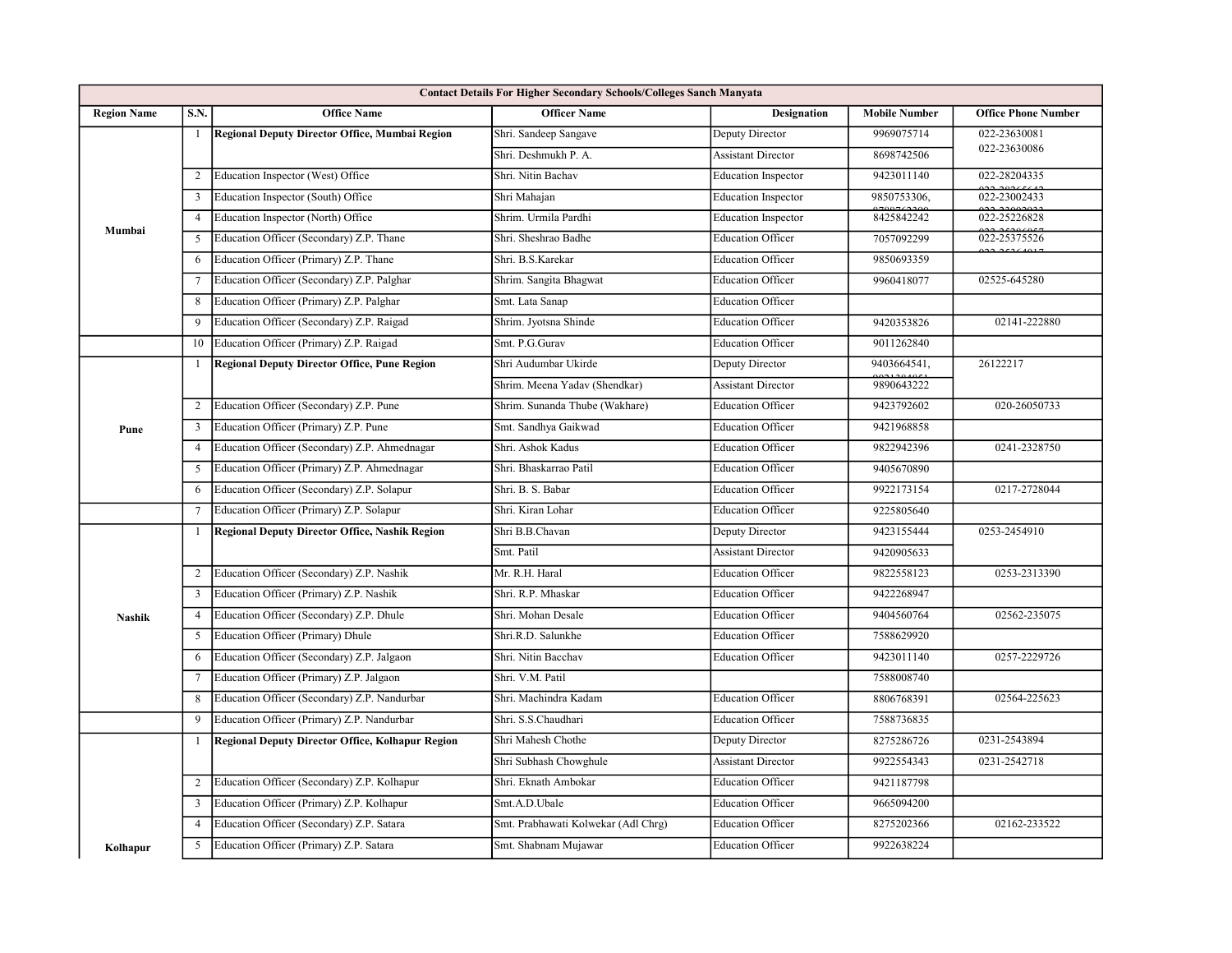| <b>Contact Details For Higher Secondary Schools/Colleges Sanch Manyata</b> |                         |                                                    |                         |                           |                      |                            |  |
|----------------------------------------------------------------------------|-------------------------|----------------------------------------------------|-------------------------|---------------------------|----------------------|----------------------------|--|
| <b>Region Name</b>                                                         | S.N.                    | <b>Office Name</b>                                 | <b>Officer Name</b>     | <b>Designation</b>        | <b>Mobile Number</b> | <b>Office Phone Number</b> |  |
|                                                                            | 6                       | Education Officer (Secondary) Z.P. Sangali         | Shri. Vishnu Kamble     | <b>Education Officer</b>  | 9403948359           | 02162-233522               |  |
|                                                                            | 7                       | Education Officer (Primary) Z.P. Sangli            | Shri. M.S. Gaikwad      | <b>Education Officer</b>  | 9834916754           |                            |  |
|                                                                            | 8                       | Education Officer (Secondary) Z.P. Ratnagiri       | Smt. Suvarna Sawant     | <b>Education Officer</b>  | 9421187798           | 02352-222425               |  |
|                                                                            | 9                       | Education Officer (Primary) Z.P. Ratnagiri         | Shri. V.C. Jagdale      | <b>Education Officer</b>  | 8669519163           |                            |  |
|                                                                            | 10                      | Education Officer (Secondary) Z.P. Sindhudurg      | Shri. Mustaq Shaikh     | <b>Education Officer</b>  | 9422770086,          | 02362-228737               |  |
|                                                                            | 11                      | Education Officer (Primary) Z.P. Sindhudurg        | Shri. M.S.Dhotre        | <b>Education Officer</b>  | 9561629291           |                            |  |
| Aurangabad                                                                 | -1                      | Regional Deputy Director Office, Aurangabad Region | Shri. Anil Sabale       | Deputy Director           | 9423731520           | 0240-2331034               |  |
|                                                                            |                         |                                                    | Shri Siddheshwar Kalose | <b>Assistant Director</b> | 7588565787           | 0240-2334379               |  |
|                                                                            | 2                       | Education Officer (Secondary) Z.P. Aurangabad      | Shri M.K.Deshmukh       | <b>Education Officer</b>  | 9371706093           | 0240-2334112               |  |
|                                                                            | 3                       | Education Officer (Primary) Z.P. Aurangabad        | Smt. Jayashree Chavan   | <b>Education Officer</b>  | 9421680055           |                            |  |
|                                                                            | $\overline{4}$          | Education Officer (Secondary) Z.P. Jalna           | Smt. Mangala Dhupe      | <b>Education Officer</b>  | 9421200181           | 02482-2224199              |  |
|                                                                            | 5                       | Education Officer (Primary) Z.P. Jalna             | Shri. K.G. Datkhil      | <b>Education Officer</b>  | 9552205458           |                            |  |
|                                                                            | 6                       | Education Officer (Secondary) Z.P. Beed            | Shri. Nagnath Shinde    | <b>Education Officer</b>  | 8308506597           | 02442-222324               |  |
|                                                                            | 7                       | Education Officer (Primary) Z.P. Beed              | Shri. S.P. Kulkarni     | <b>Education Officer</b>  | 8275009791           |                            |  |
|                                                                            | 8                       | Education Officer (Secondary) Z.P. Parbhani        | Smt. Asha Garud         | <b>Education Officer</b>  | 9881479510           | 02452-222268               |  |
|                                                                            | 9                       | Education Officer (Primary) Z.P. Parbhani          | Shri. V.K.Bhusare       | <b>Education Officer.</b> | 8888329423           |                            |  |
|                                                                            | 10                      | Education Officer (Secondary) Z.P. Hingoli         | Shri. S.N. Kadelwar     | <b>Education Officer</b>  | 7755928745           | 02456-222477               |  |
|                                                                            | 11                      | Education Officer (Primary) Z.P. Hingoli           | Shri. S.S. Sontakke     | <b>Education Officer</b>  | 7745013689           |                            |  |
|                                                                            | $\overline{1}$          | Regional Deputy Director Office, Amravati Region   | Dr.Shri. Shivling Patwe | Deputy Director           | 8446181860           | 0721-2553605               |  |
|                                                                            |                         |                                                    |                         | <b>Assistant Director</b> |                      | 0721-2553604               |  |
|                                                                            | 2                       | Education Officer (Secondary) Z.P. Amravati        | Shri. Prafulla Kachawe  | <b>Education Officer</b>  | 8208898590           | 0721-2662880               |  |
| Amravati                                                                   | $\overline{\mathbf{3}}$ | Education Officer (Primary) Z.P. Amaravati         | Shri. A.U.Khan          | <b>Education Officer</b>  | 9823331862           |                            |  |
|                                                                            | $\overline{4}$          | Education Officer (Secondary) Z.P. Akola           | Smt.Sucheta Patekar     | <b>Education Officer</b>  | 9421848783           | 0724-2432880               |  |
|                                                                            | 5                       | Education Officer (Primary) Z.P. Akola             | Smt. V.B.Thag           | <b>Education Officer</b>  | 9405280787           |                            |  |
|                                                                            | 6                       | Education Officer (Secondary) Z.P. Buldana         | Shri. Prakash Mukund    | <b>Education Officer</b>  | 9423338640           | 07262-242612               |  |
|                                                                            |                         | Education Officer (Primary) Z.P. Buldana           | Shri. Kishore Pagore    | <b>Education Officer</b>  | 9604749434           |                            |  |
|                                                                            | 8                       | Education Officer (Secondary) Z.P. Yavatmal        | Smt. Jayashree Raut     | <b>Education Officer</b>  | 8087744415           | 07232-243925               |  |
|                                                                            | 9                       | Education Officer (Primary) Z.P. Yavatmal          | Shri. P.V. Suryavanshi  | <b>Education Officer</b>  | 9403742599           |                            |  |
|                                                                            | 10                      | Education Officer (Secondary) Z.P. Washim          | Shri. Ramesh Tangde     | <b>Education Officer</b>  | 9420117777,          | 07252-232074               |  |
|                                                                            | 11                      | Education Officer (Primary) Z.P. Washim            | Shri. R.D.Shinde        | <b>Education Officer</b>  | 9422860026           |                            |  |
|                                                                            | -1                      | Regional Deputy Director Office, Nagpur Region     | Shrim. Vaishali Jamadar | Deputy Director           | 9423468219           | 0721-2561398               |  |
|                                                                            |                         |                                                    | Shri. Mendhe            | <b>Assistant Director</b> | 8888894137           | 0721-2560105               |  |
|                                                                            | 2                       | Education Officer (Secondary) Z.P. Nagpur          | Shri. Katolkar          | <b>Education Officer</b>  | 9975864297           | 0712-2561226               |  |
|                                                                            | 3                       | Education Officer (Primary) Z.P. Nagpur            | Smt. Rohini Kumbhar     | <b>Education Officer</b>  | 9822511417           |                            |  |
|                                                                            | $\overline{4}$          | Education Officer (Secondary) Z.P. Bhanadara       | Shri. S. V. Dorlikar    | <b>Education Officer</b>  | 9404818089           | 07184-253395               |  |